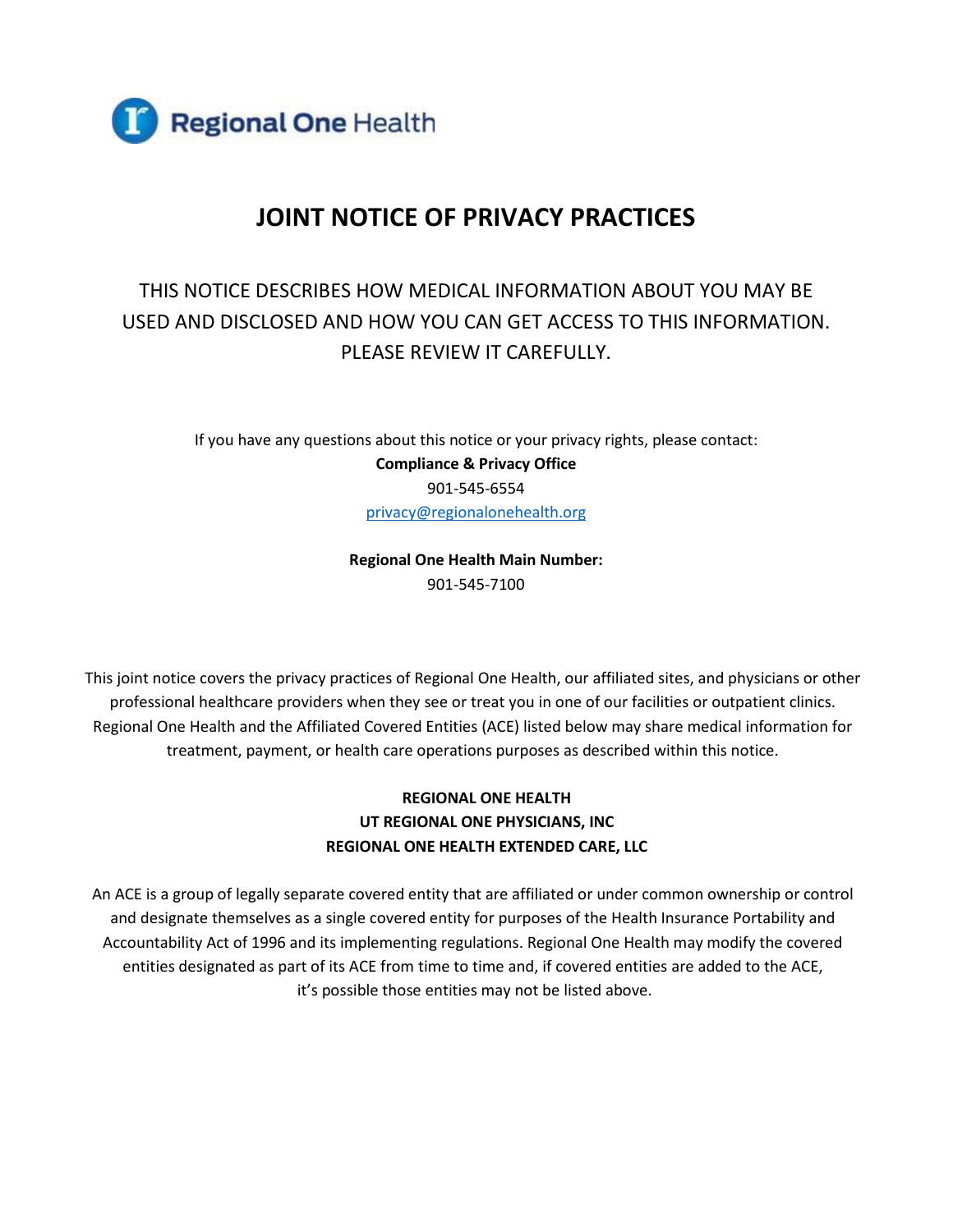### **OUR PLEDGE TO YOU**

At Regional One Health our greatest concerns are your health and privacy. We are committed to using and disclosing your health information responsibly. This Notice of Privacy Practices describes how Regional One Health may collect, use, and disclose information, along with your patient rights regarding your protected health information.

Protected health information, or "PHI", is information about you, including demographic information, that can reasonably be used to identify you and which relates to your past, present, or future physical or mental health or condition, the provision of healthcare to your or the payment for that care. For purposes of this notice, PHI means any information, whether verbal, paper, or electronic, created or received by Regional One Health relating to your health, or the provision or payment for your healthcare.

#### **OUR RESPONSIBILITIES**

We are required to by the Health Insurance Portability and Accountability Act, also known as "HIPAA", to maintain the privacy of your PHI. In addition to the responsibilities outlined in this notice, the law requires us to:

- Provide you with notification if we discover a breach of unsecured PHI unless there is a demonstration, based on a risk assessment, that there is a low probability that the PHI has been compromised;
- Obtain your written authorization before we use or disclose your psychotherapy notes, except for use by the originator of the psychotherapy notes for treatment; or use or disclosure by Regional One Health to defend itself in a legal action or other proceeding brought by the individual;
- Provide you with this notice of our legal duties and privacy practices concerning information we collect and maintain about you
- Ensure all healthcare professionals, employees, students, and other healthcare personnel abide by the terms of the Regional One Health Notice of Privacy Practices currently in effect.

## **HOW WE MAY USE AND DISCLOSE YOUR PHI WITHOUT YOUR AUTHORIZATION**

Generally, we may not use or disclose your PHI without your written authorization. However, in certain circumstances, we are permitted to use your PHI without authorization. This Notice describes different ways that we may use and disclose your PHI without your written authorization. Not every use or disclosure in a category will be listed. However, all of the ways we are permitted to use and disclose your PHI without your written authorization should fall within one of these categories.

#### **Healthcare Treatment**

Your PHI may be used and disclosed to provide or manage your healthcare and related services. This may include communicating with other healthcare providers, including physicians, nurses, and technicians, or other medical personnel about treatment, as well as coordinating and managing your healthcare with others. We may use and disclose PHI when you need a prescription, lab work, an x-ray, or other healthcare services. Additionally, we may disclose PHI about you when referring you to another healthcare provider.

#### **Payment of Services**

Your PHI may be used and disclosed so the treatment and services you receive may be billed and payment may be collected from you, an insurance company, or a third party. For example, we may need to give information to your insurance carrier about the surgery you received so your health plan will pay us per your benefits. We may also tell your insurance carrier about an outpatient treatment to obtain prior approval or to determine whether your plan will cover the treatment. We may need to share your demographic information with another provider who also rendered care to you so that they can bill for their services.

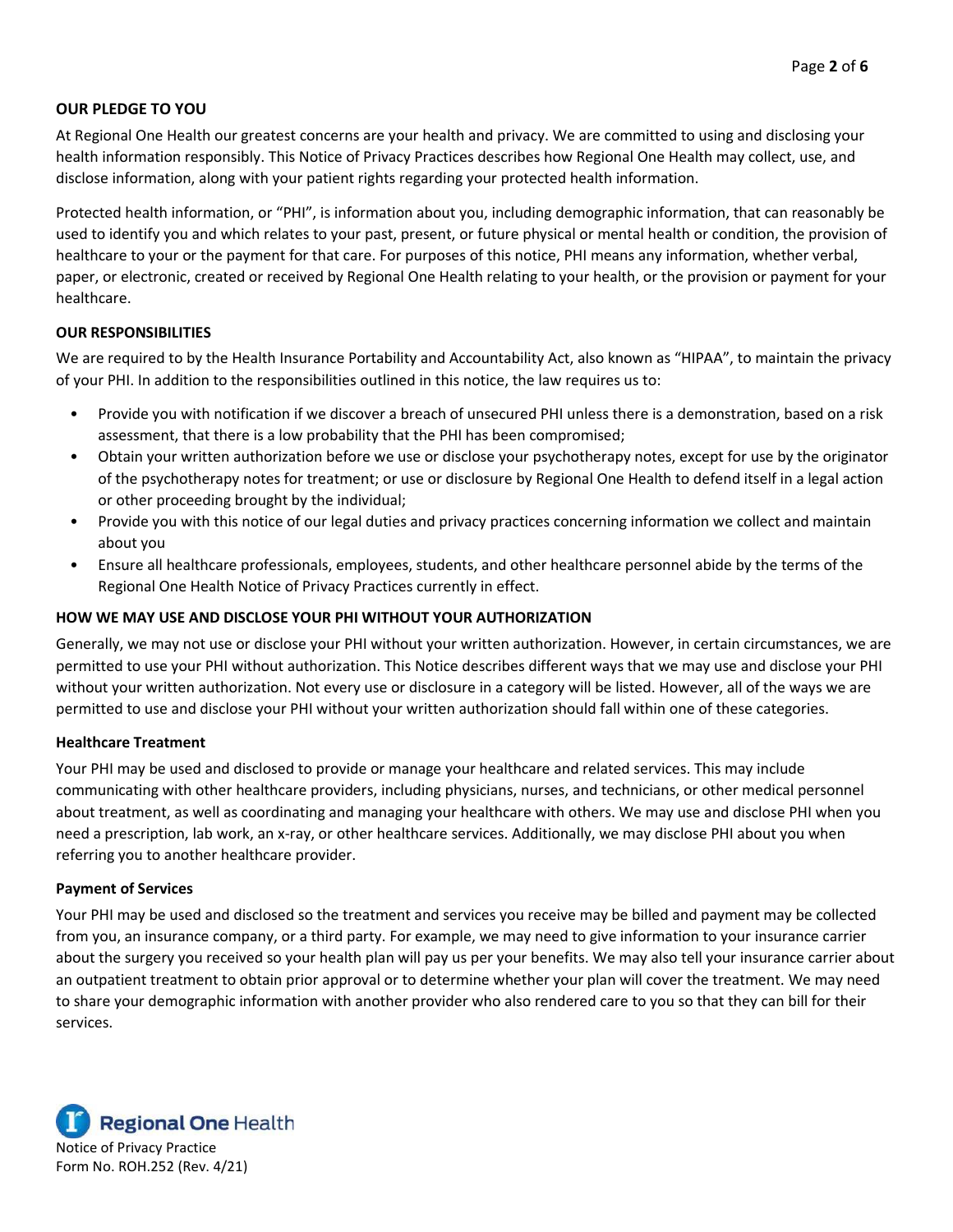## **Healthcare Operations**

Your PHI may be used and disclosed in performing business activities, which we refer to as "healthcare operations". These healthcare operations allow us to improve the quality of care we provide and reduce healthcare costs. The following are examples:

- To review and improve the quality, efficiency, and cost of care provided to you and other patients;
- To improve healthcare and lower costs for people who have similar health problems to help manage and coordinate their care. We may use PHI to identify groups of people with similar health problems to give them information about treatment alternatives, classes, or new procedures;
- To provide training programs for students, trainees, healthcare providers, or non-health professionals;
- To cooperate with outside organizations that assess the quality of the care provided. Such organizations might include government agencies, licensing boards, or accrediting bodies;
- To assist individuals in reviewing our healthcare operations. For example, doctors reviewing the services provided to you, as well as accountants, lawyers, and others who assist us in complying with applicable laws may view your PHI;
- To plan for the organization's future operations and fundraising to benefit our organization;
- To conduct business management and general administrative activities related to services we provide;
- To review activities and the use or disclosure of PHI in the event the organization is sold or control of our business and/or property is given to someone else.

#### **Health Information Exchange**

Many facilities participate in one or more health information exchanges (HIE). An HIE facilitates sharing of information among health care organizations such as hospitals, clinics, health plans, and state or federal- mandated reporting organizations. Information about your past and current medical conditions and medications can be available to us or your non-Regional One Health providers or hospital if they participate in the HIE. You may opt out and restrict others from accessing your Regional One Health record by contacting our Privacy Office. Your opt-out will not affect our obligation to disclose your medical information when required under the law.

#### **Patient Contact**

We may use a limited amount of information about you to contact you for appointment reminders and other general communications, such as patient satisfaction surveys and sharing of health awareness materials. This includes contacting you by mail, telephone, email, text message, or messages through the patient portal.

#### **Treatment Alternatives**

We may use and disclose your medical information to tell you about or recommend possible treatment options or alternatives that may be of interest to you. This includes reviewing your medical information to see if you meet the criteria to be eligible to participate in clinical trials.

#### **Fundraising Activities**

Your demographic information may be shared with the Regional One Health Foundation to contact you to raise money for the hospital and its operations. We only release contact information and the dates you received treatment or services at the hospital. If you do not want to be contacted, you may opt-out by contacting our Privacy Office.

#### **Inmates**

If you are an inmate of a correctional institution or under the custody of a law enforcement official, we may release medical information about you to the corrections institution or law enforcement official. This release would be necessary (1) for the institution to provide you with health care; (2) to protect your health and safety or the health and safety of others; or (3) for the safety and security of the correctional institution.



Notice of Privacy Practice Form No. ROH.252 (Rev. 4/21)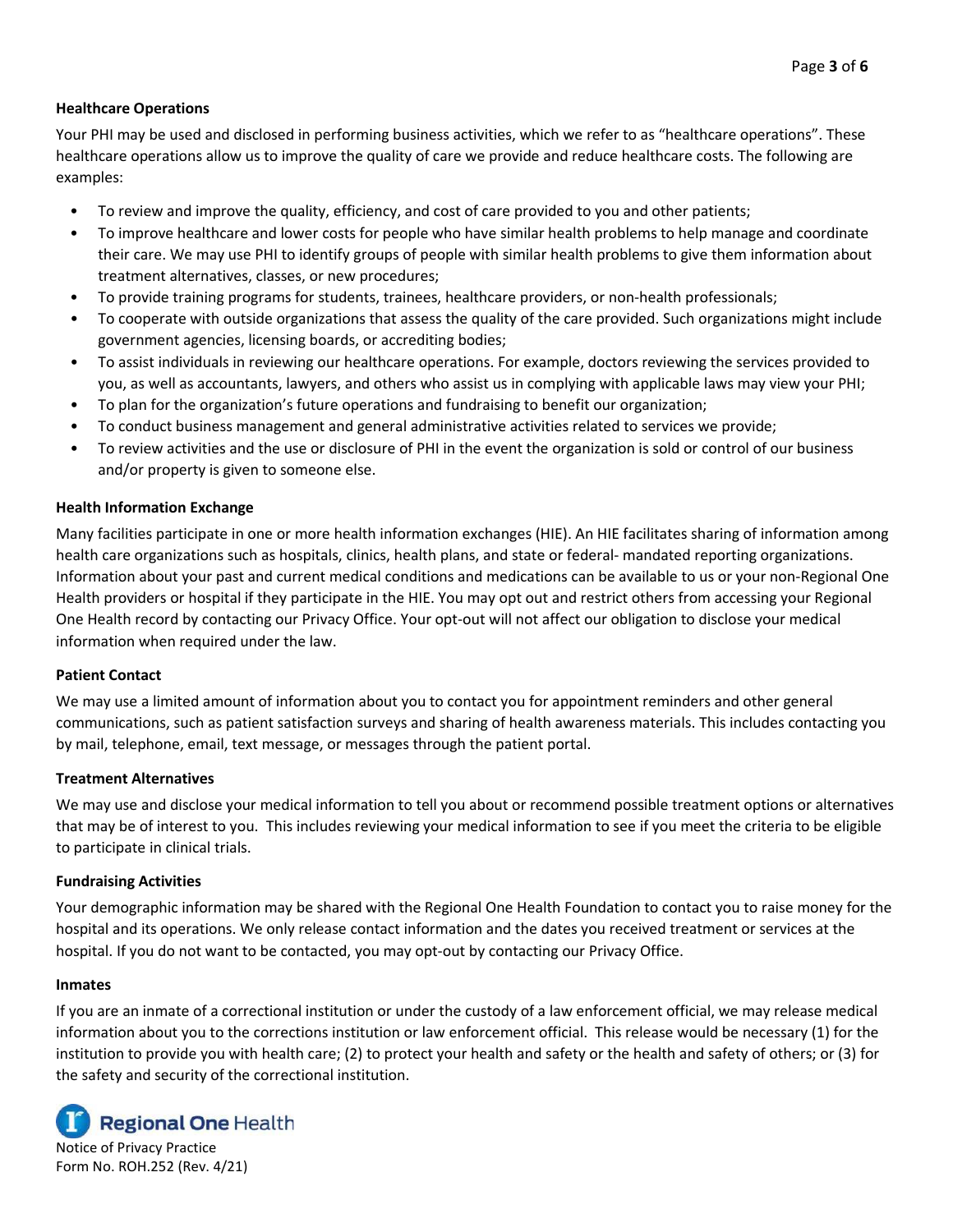## **Patient Objections**

Unless you object, we may use or disclose your PHI in the following circumstances:

- If you are an inpatient, we may share your name, room and telephone numbers, and condition in our patient listing with people who ask for you by name. We may also share your religious affiliation with clergy;
- We may share with a family member, relative, or other person identified by you, PHI that is directly related to that person's involvement in your care or payment for your care. We may share with a family member or other person responsible for your care PHI necessary to notify them of your location, general condition, or death.

If you object to our use or disclosure of PHI in any of the circumstances listed above, please notify your caregiver, a Patient Advocate, or the Privacy Office.

#### **Other Circumstances**

In some cases, we may disclose your PHI for circumstances in which you do not have to consent, give authorization, or otherwise have an opportunity to agree or object. The following are ways we may be required to disclose your PHI without authorization. If you request a list of your PHI disclosures, most of these disclosures will be reported to you.

- Disclosures required by federal, state, or local law or other judicial or administrative proceedings;
- Disclosures necessary for public health activities;
- Disclosures related to victims of abuse, neglect, or domestic violence;
- Disclosures for health oversight activities;
- Disclosures for law enforcement purposes;
- Disclosures for non-regulatory tracking and statistical analysis of the incidence of certain diseases or conditions;
- Disclosures related to decedents. We may disclose PHI to a coroner, medical examiner, or funeral director, for example, to identify the deceased or to determine the cause of death;
- Disclosures to organizations involved in organ, eye, or tissue transplant or donation banks;
- Under certain circumstances, disclosure of limited PHI about your for medical research purposes;
- Disclosures to prevent a serious threat to health or safety;
- Disclosures related to specialized government functions. For example, we may disclose your PHI if it relates to military and veterans' activities, national security and intelligence activities, protective services for the President, and medical suitability or determinations of the Department of State;
- Disclosures related to correctional institutions and in other law enforcement custodial situations;
- Disclosures related to Workers Compensation claims.

## **YOUR RIGHTS REGARDING MEDICAL INFORMATION ABOUT YOU**

Other uses and disclosures of medical information not covered by this notice or by the laws that apply to us will be made only with your written permission. If you provide us permission to use or disclose medical information about you, you may revoke that permission in writing at any time. If you revoke your permission, we will no longer use or disclose medical information about you for the reasons covered by your written authorization. You understand that we are unable to take back any disclosures already made with your permission and that we are required to retain our records of the care that we provided to you.

## **1. Right to Request Restrictions on Use and Disclosure**

You have the right to request a restriction or limitation on the medical information we use or disclose about you for treatment, payment, or health care operations. You also have the right to request a limit on the PHI we disclose about you to someone who is involved in your care or the payment of your care, like a family member or friend. We are not required to agree to your request. If we do agree, we will comply with your request unless the information is needed to provide you emergency treatment or if the law requires disclosure.

**Regional One Health** 

Notice of Privacy Practice Form No. ROH.252 (Rev. 4/21)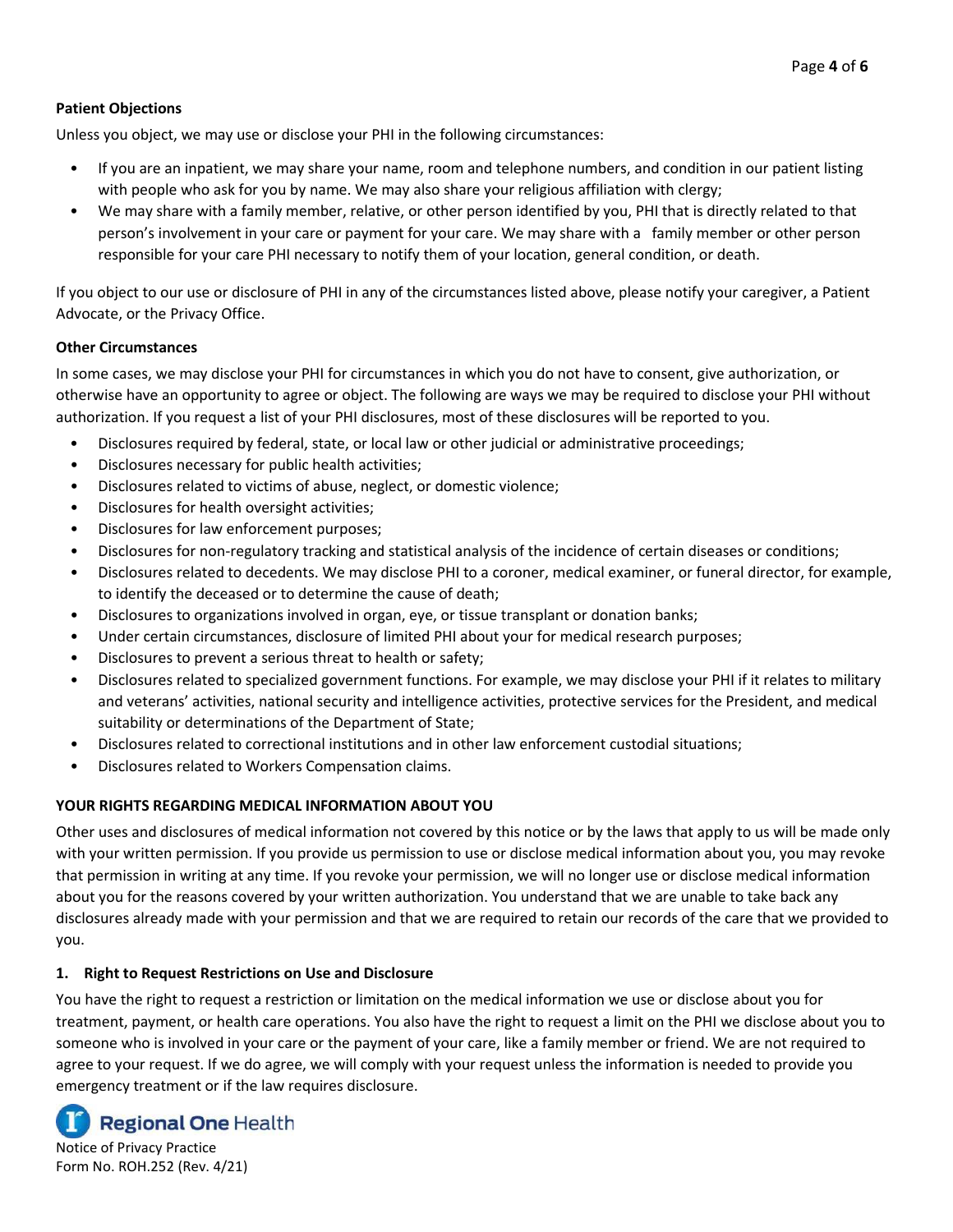## **2. Right to Access, Inspect and Copy**

You have the right to review and obtain a copy of your medical information in a designated record set maintained by our organization. A designated record set includes medical records, billing records, payment and claims records, as wells as other records used, in whole or in part, by or for the entity to make decisions about you. Your request must be in writing and we may charge you related fees. We can also substitute a summary or explanation of your record if you agree in advance. There are certain situations in which we are not required to comply with your request. Under these circumstances, we will respond to you in writing, stating why we will not grant your request and describing any rights you may have to request a review of our denial. To request to review or obtain a copy of your health information, contact the Health Information Management Department.

## **3. Right to Amend**

If you feel your medical information we have about you is incorrect or incomplete, you may ask us to amend the information. You have the right to request we make changes or corrections to clinical, billing, or other records use to make decisions about you. Your request must be in writing and must explain your reason(s) for the change or correction. We may deny your request if:

- The information was not created by us (unless you can prove the creator is no longer available to amend the information);
- The information is not part of the records used to make decisions about you;
- We believe the information we have is correct and complete.

If we deny the request, we will tell you in writing the reason(s) for the denial and describe your rights, including the right to provide a written statement disagreeing with the denial. If we accept your request to amend the information, we will attach the corrected information, identified as an amendment, to the record, along with the original information. We will make reasonable efforts to inform others of the amendment, including people you name who have received your PHI and need the amendment. To request an amendment, contact the Privacy Office.

## **4. Right to an Accounting of Disclosures**

You have the right to request an accounting of disclosures. This is a list of disclosures we made of medical information about you for reasons other than treatment, payment, or health care operations. You may ask for disclosures made up to 6 years before your request. For example, the list would include disclosures that we are required by law to make, such as reporting communicable diseases to the county health department. The list will include the date of the disclosure, the name and address of the person or organization receiving the information, a brief description of the information disclosed, and the purpose of the disclosure. To request this accounting of disclosures, you must submit your request in writing to the Privacy Office.

## **5. Right to Be Notified of a Breach**

A breach is the unauthorized use or disclosure of your PHI. If a breach occurs and it poses a significant risk of financial reputation, or other harm, Regional One Health is required to notify you in writing.

## **6. Right to Request Confidential Communication**

You have the right to request how and where we contact you about PHI. For example, you may request that we contact you at your work phone number or by email. You may request a change to your confidential communications address and phone number by submitting a written request to the Privacy Office. Regional One Health will accommodate all reasonable requests.

## **7. Right to Paper Copy of This Notice**

You have the right to request a paper copy of this notice at any time during your visit by asking any caregiver. At any other time, you may send a written request to the Privacy Officer or you can read and download a copy from our website at www.regionalonehealth.org.



Notice of Privacy Practice Form No. ROH.252 (Rev. 4/21)